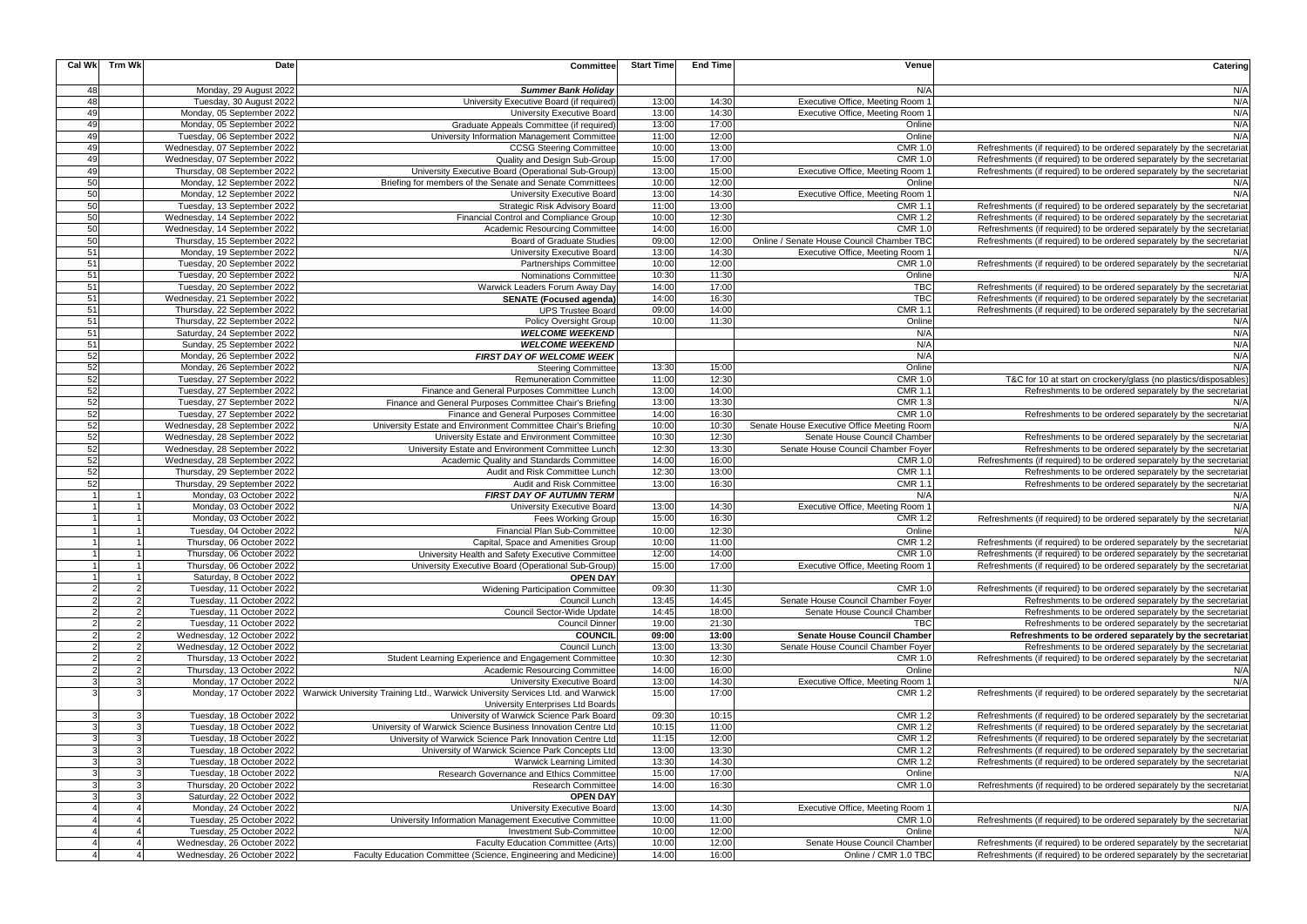|                 |                 | Thursday, 27 October 2022   | University Genetic Modification and Biosafety Committee             | 10:00 | 12:00 | <b>CMR 1.1</b>                            | Refreshments (if required) to be ordered separately by the secretariat |
|-----------------|-----------------|-----------------------------|---------------------------------------------------------------------|-------|-------|-------------------------------------------|------------------------------------------------------------------------|
|                 |                 | Thursday, 27 October 2022   | <b>Faculty Education Committee (Social Sciences)</b>                | 14:00 | 16:00 | Online / Senate House Council Chamber TBC | Refreshments (if required) to be ordered separately by the secretariat |
|                 | 5               | Monday, 31 October 2022     | University Executive Board                                          | 13:00 | 14:30 | Executive Office, Meeting Room 1          | N/A                                                                    |
|                 | 5               | Tuesday, 01 November 2022   | <b>Remuneration Committee</b>                                       | 11:30 | 13:30 | Online                                    | N/A                                                                    |
|                 | 5               | Tuesday, 01 November 2022   | Honorary Degrees Committee                                          | 14:00 | 15:00 | Online                                    | N/A                                                                    |
| 5               | 5               | Wednesday, 02 November 2022 | Students' Union and University Liaison Group                        | 10:00 | 12:00 | <b>CMR 1.0</b>                            | Refreshments (if required) to be ordered separately by the secretariat |
|                 | 5               |                             |                                                                     | 14:00 | 16:30 | Online                                    | N/A                                                                    |
|                 |                 | Wednesday, 02 November 2022 | <b>SENATE</b>                                                       |       |       |                                           |                                                                        |
|                 | 5               | Thursday, 03 November 2022  | <b>Committee Secretaries Meeting</b>                                | 10:00 | 11:00 | Online                                    | N/A                                                                    |
|                 | $\overline{4}$  | Monday, 07 November 2022    | <b>Steering Committee</b>                                           | 13:00 | 14:30 | Online                                    | N/A                                                                    |
|                 | 6               | Tuesday, 08 November 2022   | Social Inclusion Committee                                          | 10:00 | 12:00 | Online                                    | N/A                                                                    |
|                 | 6               | Tuesday, 08 November 2022   | Finance and General Purposes Committee Chair's Briefing             | 13:00 | 13:30 | Online                                    | N/A                                                                    |
|                 | 6               | Tuesday, 08 November 2022   | Finance and General Purposes Committee                              | 13:30 | 16:00 | Online                                    | N/A                                                                    |
|                 | 6               | Wednesday, 09 November 2022 | Lord Rootes Fund Committee                                          | 09:00 | 11:00 | <b>CMR 1.1</b>                            | Refreshments (if required) to be ordered separately by the secretariat |
|                 | 6               | Wednesday, 09 November 2022 | University Health and Safety Committee                              | 10:00 | 12:00 | <b>CMR 1.0</b>                            | Refreshments (if required) to be ordered separately by the secretariat |
|                 | 6               | Wednesday, 09 November 2022 | Audit and Risk Committee                                            | 13:00 | 16:30 | Online                                    | N/A                                                                    |
|                 | 6               | Wednesday, 09 November 2022 | Academic Resourcing Committee Meeting with Heads of Departments     | 16:00 | 17:00 | Online / CMR 1.0 TBC                      | N/A less than 2 hrs                                                    |
|                 | 6               | Thursday, 10 November 2022  | <b>Board of Graduate Studies</b>                                    | 09:00 | 12:00 | Online / Senate House Council Chamber TBC | Refreshments (if required) to be ordered separately by the secretariat |
|                 | 6               | Thursday, 10 November 2022  |                                                                     | 10:00 | 11:30 | Online                                    | N/A                                                                    |
|                 |                 |                             | <b>Policy Oversight Group</b>                                       |       |       |                                           |                                                                        |
|                 | 6               | Thursday, 10 November 2022  | University Health and Safety Executive Committee (Internal only)    | 12:00 | 14:00 | <b>CMR 1.1</b>                            | Refreshments (if required) to be ordered separately by the secretariat |
|                 | 6               | Thursday, 10 November 2022  | <b>Partnerships Committee</b>                                       | 14:00 | 16:00 | Online                                    | N/A                                                                    |
| $\overline{7}$  | $\overline{7}$  | Monday, 14 November 2022    | Committee on the Appointment of Heads of Departments Advisory Group | 10:00 | 12:00 | By correspondence / CMR 1.2 TBC           | Refreshments (if required) to be ordered separately by the secretariat |
|                 | $\overline{7}$  | Monday, 14 November 2022    | University Executive Board                                          | 13:00 | 14:30 | Executive Office, Meeting Room            | N/A                                                                    |
| $\overline{7}$  | $\overline{7}$  | Tuesday, 15 November 2022   | Lord Bhattacharyya Family Trust Fund                                | 12:30 | 13:00 | <b>CMR 1.2</b>                            | Refreshments (if required) to be ordered separately by the secretariat |
|                 | $\overline{7}$  | Tuesday, 15 November 2022   | Trustees of the University of Warwick Foundation Fund               | 13:15 | 14:15 | <b>CMR 1.2</b>                            | Refreshments (if required) to be ordered separately by the secretariat |
|                 | $\overline{7}$  | Tuesday, 15 November 2022   | <b>Council Strategic Discussion Topic</b>                           | 17:00 | 19:00 | Senate House Council Chamber              | Refreshments to be ordered separately by the secretariat               |
|                 | $\overline{7}$  | Tuesday, 15 November 2022   | <b>Council Dinner</b>                                               | 19:15 | 21:30 | <b>TBC</b>                                | Refreshments to be ordered separately by the secretariat               |
|                 | $\overline{7}$  | Wednesday, 16 November 2022 | <b>COUNCIL</b>                                                      | 09:00 | 13:00 | <b>Senate House Council Chamber</b>       | Refreshments to be ordered separately by the secretariat               |
|                 | 7               | Wednesday, 16 November 2022 | Council Lunch                                                       | 13:00 | 13:30 | Senate House Council Chamber Foyer        | Refreshments to be ordered separately by the secretariat               |
| $\overline{7}$  | $\overline{7}$  | Thursday, 17 November 2022  | University Executive Board (Operational Sub-Group)                  | 10:00 | 12:00 | Executive Office, Meeting Room            | Refreshments (if required) to be ordered separately by the secretariat |
| $\overline{7}$  | $\overline{7}$  | Thursday, 17 November 2022  | Student Learning Experience and Engagement Committee                | 10:30 | 12:30 | Online                                    | N/A                                                                    |
| 8               |                 |                             |                                                                     | 13:00 | 14:30 |                                           | N/A                                                                    |
|                 | 8               | Monday, 21 November 2022    | <b>University Executive Board</b>                                   |       |       | Executive Office, Meeting Room            |                                                                        |
| 8               | 8               | Tuesday, 22 November 2022   | Academic Quality and Standards Committee                            | 10:00 | 12:00 | Online                                    | N/A                                                                    |
|                 | 8               | Tuesday, 22 November 2022   | Faculty Board (Arts) (including working lunch)                      | 12:00 | 14:30 | <b>CMR 1.0</b>                            | Refreshments to be ordered separately by the secretariat               |
| 8               | 8               | Wednesday, 23 November 2022 | Capital, Space and Amenities Group                                  | 10:00 | 11:00 | Online                                    | N/A                                                                    |
| 8               | 8               | Wednesday, 23 November 2022 | Quality and Design Sub-Group                                        | 15:00 | 17:00 | Online                                    | N/A                                                                    |
| 8               | 8               | Thursday, 24 November 2022  | <b>UPS Trustee Board</b>                                            | 09:00 | 14:00 | Online / CMR 1.1 TBC                      | Refreshments (if required) to be ordered separately by the secretariat |
| R               | 8               | Thursday, 24 November 2022  | Faculty Board (Social Sciences)                                     | 10:00 | 12:00 | Online / Senate House Council Chamber TBC | Refreshments (if required) to be ordered separately by the secretariat |
| 8               | 8               | Thursday, 24 November 2022  | Faculty Board (Social Sciences) Lunch                               | 12:00 | 14:00 | Online / Senate House Council Chamber TBC | Refreshments to be ordered separately by the secretariat               |
| $\mathsf{R}$    | 8               | Thursday, 24 November 2022  | Faculty Board (Science, Engineering and Medicine) Lunch             | 13:30 | 14:30 | <b>CMR 1.0</b>                            | Refreshments to be ordered separately by the secretariat               |
| 8               | 8               | Thursday, 24 November 2022  | Faculty Board (Science, Engineering and Medicine)                   | 14:30 | 16:00 | <b>CMR 1.0</b>                            | Refreshments (if required) to be ordered separately by the secretariat |
| 9               | 9               | Monday, 28 November 2022    | <b>University Executive Board</b>                                   | 13:00 | 14:30 | Executive Office, Meeting Room 1          | N/A                                                                    |
| <b>q</b>        | 9               | Tuesday, 29 November 2022   | University Information Management Committee                         | 11:00 | 12:00 | Online                                    | N/A                                                                    |
|                 | 9               | Tuesday, 29 November 2022   | <b>Fundraising Ethics Committee</b>                                 | 14:00 | 15:30 | Online                                    | N/A                                                                    |
| $\mathsf{Q}$    | 9               |                             |                                                                     | 14:00 | 16:00 | <b>TBC</b>                                |                                                                        |
|                 |                 | Wednesday, 30 November 2022 | Warwick Leaders Forum                                               |       |       |                                           | Refreshments (if required) to be ordered separately by the secretariat |
|                 | 9               | Thursday, 01 December 2022  | <b>Widening Participation Committee</b>                             | 09:30 | 11:30 | Senate House Council Chamber              | Refreshments (if required) to be ordered separately by the secretariat |
| 9               | 9               | Thursday, 01 December 2022  | Joint Consultative Committee                                        | 14:00 | 16:00 | <b>CMR 1.2</b>                            | Refreshments (if required) to be ordered separately by the secretariat |
| 10              | 10 <sup>1</sup> | Monday, 05 December 2022    | University Executive Board                                          | 13:00 | 14:30 | Executive Office, Meeting Room 1          | N/A                                                                    |
| 10              | 10              | Wednesday, 07 December 2022 | <b>CCSG Steering Committee</b>                                      | 10:00 | 13:00 | <b>CMR 1.0</b>                            | Refreshments (if required) to be ordered separately by the secretariat |
| 10              | 10              | Wednesday, 07 December 2022 | <b>Academic Staff Committee</b>                                     | 14:00 | 16:00 | <b>CMR 1.0</b>                            | Refreshments (if required) to be ordered separately by the secretariat |
| 10              | 10 <sup>1</sup> | Wednesday, 07 December 2022 | Financial Control and Compliance Group                              | 14:00 | 16:30 | <b>CMR 1.2</b>                            | Refreshments (if required) to be ordered separately by the secretariat |
| 10              | 10              | Thursday, 08 December 2022  | <b>Art Collection Committee</b>                                     | 14:00 | 16:00 | <b>CMR 1.2</b>                            | T&C for 10 at start on crockery/glass (no plastics/disposables)        |
| 10              | 10              | Thursday, 08 December 2022  | <b>Education Committee</b>                                          | 14:00 | 17:00 | <b>CMR 1.0</b>                            | Refreshments (if required) to be ordered separately by the secretariat |
| 10 <sup>1</sup> | 10 <sup>1</sup> | Saturday, 10 December 2022  | <b>LAST DAY OF AUTUMN TERM</b>                                      |       |       | N/A                                       | N/A                                                                    |
| 11              |                 | Monday, 12 December 2022    | University Executive Board                                          | 13:00 | 14:30 | Executive Office, Meeting Room 1          | N/A                                                                    |
| 11              |                 | Tuesday, 13 December 2022   |                                                                     | 08:30 | 17:30 | Radcliffe / CMR 1.0 TBC                   | Refreshments (if required) to be ordered separately by the secretariat |
|                 |                 |                             | Academic Resourcing Committee (Autumn Review)                       |       |       |                                           |                                                                        |
| 11              |                 | Thursday, 15 December 2022  | Financial Plan Sub-Committee                                        | 10:00 | 12:30 | Online                                    | N/A                                                                    |
| 11              |                 | Thursday, 15 December 2022  | University Executive Board (Operational Sub-Group)                  | 14:00 | 16:00 | <b>CMR 1.0</b>                            | Refreshments (if required) to be ordered separately by the secretariat |
| 12              |                 | Monday, 19 December 2022    | University Executive Board                                          | 13:00 | 14:30 | Executive Office, Meeting Room 1          | N/A                                                                    |
| 12              |                 | Tuesday, 20 December 2022   | Continuation of Registration/Fitness to Practise (if required)      | 13:00 | 17:00 | <b>CMR 1.1</b>                            | Refreshments (if required) to be ordered separately by the secretariat |
| 12              |                 | Friday, 23 December 2022    | <b>University Closed (Customary Day)</b>                            |       |       | N/A                                       | N/A                                                                    |
| 13              |                 | Monday, 26 December 2022    | <b>University Closed (Statutory Day)</b>                            |       |       | N/A                                       | N/A                                                                    |
| 13              |                 | Tuesday, 27 December 2022   | <b>University Closed (Statutory Day)</b>                            |       |       | N/A                                       | N/A                                                                    |
| 13              |                 | Wednesday, 28 December 2022 | <b>University Closed (Customary Day)</b>                            |       |       | N/A                                       | N/A                                                                    |
| 13              |                 | Thursday, 29 December 2022  | <b>University Closed (Customary Day)</b>                            |       |       | N/A                                       | N/A                                                                    |
| 13              |                 | Friday, 30 December 2022    | <b>University Closed (Customary Day)</b>                            |       |       | N/A                                       | N/A                                                                    |
| 14              |                 | Monday, 02 January 2023     | <b>University Closed (Statutory Day)</b>                            |       |       | N/A                                       | N/A                                                                    |
| 14              |                 | Wednesday, 04 January 2023  | <b>Strategic Risk Advisory Board</b>                                | 12:00 | 14:00 | Online                                    | N/A                                                                    |
|                 |                 |                             |                                                                     |       |       |                                           |                                                                        |
| 15              |                 | Monday, 09 January 2023     | <b>FIRST DAY OF SPRING TERM</b>                                     |       |       | N/A                                       | N/A                                                                    |
| 15              |                 | Monday, 09 January 2023     | <b>Graduate Appeals Committee</b>                                   | 13:00 | 17:00 | Online                                    | N/A                                                                    |
|                 |                 |                             |                                                                     |       |       |                                           |                                                                        |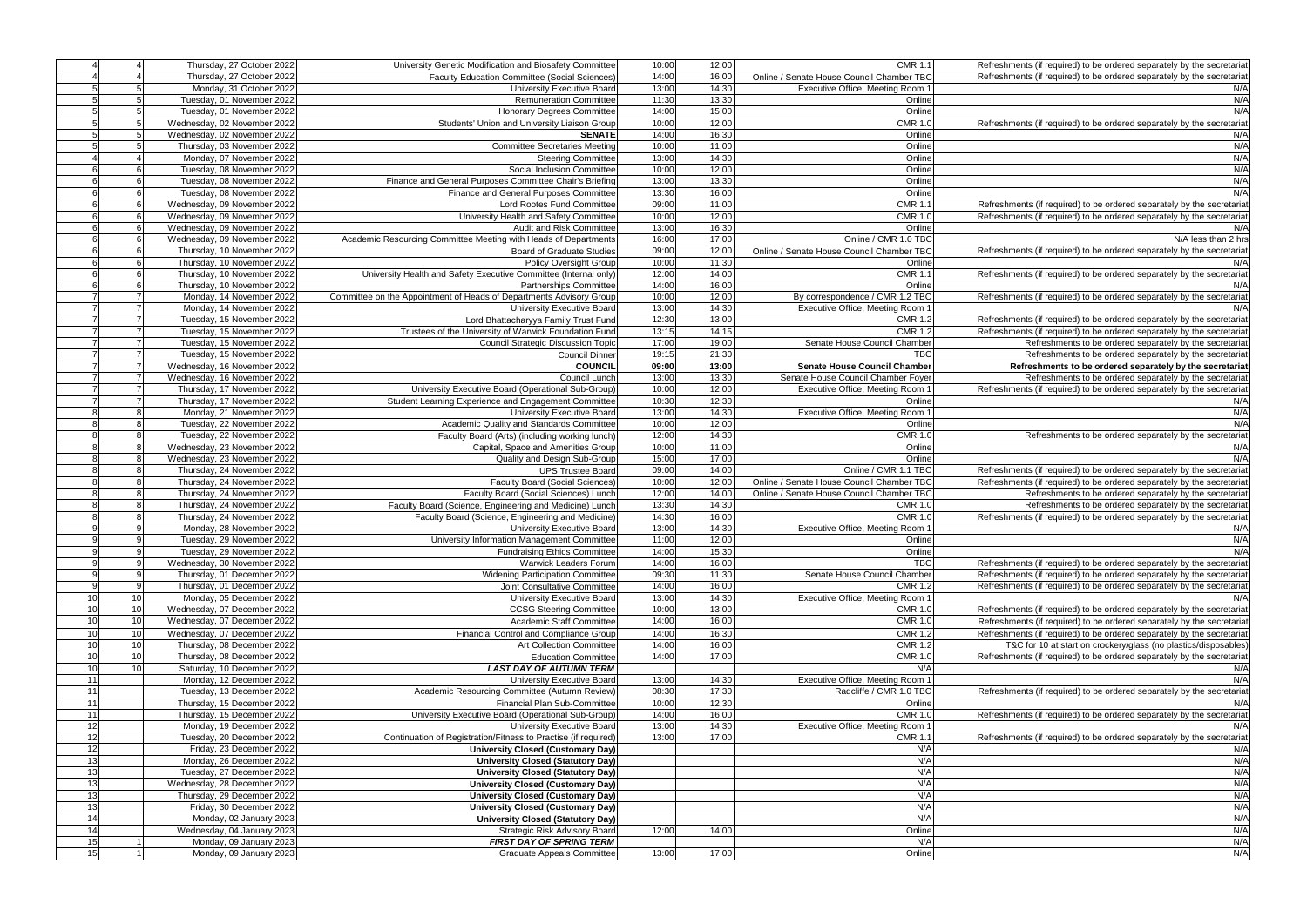| 15              | Tuesday, 10 January 2023                                                    | Students' Union and University Liaison Group                                                                | 11:00          | 13:00          | Online                                    | N/A                                                                           |
|-----------------|-----------------------------------------------------------------------------|-------------------------------------------------------------------------------------------------------------|----------------|----------------|-------------------------------------------|-------------------------------------------------------------------------------|
| 15              | Thursday, 12 January 2023                                                   | Capital, Space and Amenities Group                                                                          | 10:00          | 11:00          | Online                                    | N/A                                                                           |
| 15              | Thursday, 12 January 2023                                                   | <b>Research Committee</b>                                                                                   | 14:00          | 16:30          | Online                                    | N/A                                                                           |
| 16              | Monday, 16 January 2023                                                     | <b>Degree Congregation TBC</b>                                                                              |                |                | N/A                                       | N/A                                                                           |
| 16              | Monday, 16 January 2023<br>2                                                | <b>University Executive Board</b>                                                                           | 13:00          | 14:30          | Executive Office, Meeting Room            | N/A                                                                           |
| 15              | Monday, 16 January 2023<br>2                                                | <b>Investment Sub-Committee</b>                                                                             | 15:00          | 17:00          | Online                                    | N/A                                                                           |
| 16              | Tuesday, 17 January 2023<br>$\overline{2}$                                  | Degree Congregation                                                                                         |                |                | N/A                                       | N/A                                                                           |
| 16              | $2 \vert$<br>Wednesday, 18 January 2023                                     | <b>Degree Congregation</b>                                                                                  |                |                | N/A                                       | N/A                                                                           |
| 16              | Thursday, 19 January 2023<br>$2 \mid$                                       | <b>Degree Congregation</b>                                                                                  |                |                | N/A                                       | N/A                                                                           |
| 16              | $2 \vert$<br>Friday, 20 January 2023                                        | Degree Congregation                                                                                         |                |                | N/A                                       | N/A                                                                           |
| 17              | 3 <sup>1</sup><br>Monday, 23 January 2023                                   | <b>Degree Congregation TBC</b>                                                                              |                |                | N/A                                       | N/A                                                                           |
| 17              | 3<br>Monday, 23 January 2023                                                | <b>Steering Committee</b>                                                                                   | 10:30          | 12:00          | Online                                    | N/A                                                                           |
| 17              | 3<br>Monday, 23 January 2023                                                | Audit and Risk Committee                                                                                    | 13:00          | 16:30          | Online                                    | N/A                                                                           |
| 17              | Tuesday, 24 January 2023<br>3 <sup>1</sup>                                  | <b>Degree Congregation TBC</b>                                                                              |                |                | N/A                                       | N/A                                                                           |
| 17<br>17        | Tuesday, 24 January 2023<br>3 <sup>1</sup><br>Tuesday, 24 January 2023<br>3 | University Estate and Environment Committee Chair's Briefing<br>University Estate and Environment Committee | 10:00<br>10:30 | 10:30<br>12:30 | Online<br>Online                          | N/A<br>N/A                                                                    |
| 17              | 3 <sup>1</sup><br>Tuesday, 24 January 2023                                  | Finance and General Purposes Committee Chair's Briefing                                                     | 13:00          | 13:30          | Online                                    | N/A                                                                           |
| 17              | Tuesday, 24 January 2023<br>3 <sup>1</sup>                                  | Finance and General Purposes Committee                                                                      | 13:30          | 16:00          | Online                                    | N/A                                                                           |
| 17              | 3 <sup>1</sup><br>Wednesday, 25 January 2023                                | <b>Degree Congregation TBC</b>                                                                              |                |                | N/A                                       | N/A                                                                           |
| 17              | 3<br>Wednesday, 25 January 2023                                             | University Information Management Committee                                                                 | 10:00          | 11:00          | Online                                    | N/A                                                                           |
| 17              | Wednesday, 25 January 2023<br>3                                             | <b>SENATE</b>                                                                                               | 14:00          | 16:30          | Online                                    | N/A                                                                           |
| 17              | 3<br>Thursday, 26 January 2023                                              | Financial Plan Sub-Committee                                                                                | 09:30          | 12:00          | <b>CMR 1.0</b>                            | Refreshments (if required) to be ordered separately by the secretariat        |
| 17              | Thursday, 26 January 2023                                                   | University Genetic Modification and Biosafety Committee                                                     | 10:00          | 12:00          | <b>CMR 1.1</b>                            | Refreshments (if required) to be ordered separately by the secretariat        |
| 17              | Thursday, 26 January 2023                                                   | University Executive Board (Operational Sub-Group)                                                          | 14:00          | 16:00          | Executive Office, Meeting Room            | Refreshments (if required) to be ordered separately by the secretariat        |
| $\overline{18}$ | Monday, 30 January 2023                                                     | <b>Committee Secretaries Meeting</b>                                                                        | 10:00          | 11:00          | Online                                    | N/A                                                                           |
| 18              | Monday, 30 January 2023                                                     | <b>University Executive Board</b>                                                                           | 13:00          | 14:30          | Executive Office, Meeting Room            | N/A                                                                           |
| 18              | Monday, 30 January 2023                                                     | Fees Working Group                                                                                          | 15:00          | 16:30          | <b>CMR 1.2</b>                            | Refreshments (if required) to be ordered separately by the secretariat        |
| 18              | Tuesday, 31 January 2023                                                    | Nominations Committee                                                                                       | 09:30          | 10:30          | Online                                    | N/A                                                                           |
| 18              | Tuesday, 31 January 2023                                                    | Honorary Degrees Committee                                                                                  | 10:45          | 11:45          | Online                                    | N/A                                                                           |
| 18              | Tuesday, 31 January 2023                                                    | <b>Widening Participation Committee</b>                                                                     | 10:45          | 12:45          | Senate House Council Chamber              | Refreshments (if required) to be ordered separately by the secretariat        |
| 18              | Tuesday, 31 January 2023                                                    | Continuation of Registration/Fitness to Practise (if required)                                              | 13:00          | 17:00          | CMR 1.                                    | Refreshments (if required) to be ordered separately by the secretariat        |
| 18              | Tuesday, 31 January 2023                                                    | Remuneration Committee (if required)                                                                        | 13:00          | 15:00          | Online                                    | N/A                                                                           |
| 18              | Tuesday, 31 January 2023                                                    | Academic Quality and Standards Committee                                                                    | 14:00          | 16:00          | Online                                    | N/A                                                                           |
| 18              | Wednesday, 01 February 2023                                                 | Faculty Education Committee (Arts)                                                                          | 12:00          | 14:00          | Senate House Council Chamber              | Refreshments (if required) to be ordered separately by the secretariat        |
| 18              | Wednesday, 01 February 2023                                                 | Social Inclusion Committee                                                                                  | 14:00          | 16:00          | <b>CMR 1.0</b>                            | T&C for 16 at start on crockery/glass (no plastics/disposables)               |
| 18              | Wednesday, 01 February 2023                                                 | Lord Rootes Fund Committee                                                                                  | 14:30          | 16:30          | <b>CMR 1.1</b>                            | Refreshments (if required) to be ordered separately by the secretariat        |
|                 |                                                                             |                                                                                                             |                |                |                                           |                                                                               |
| 18              | Thursday, 02 February 2023                                                  | Faculty Education Committee (Science, Engineering and Medicine)                                             | 10:00          | 12:00          | Online / CMR 1.0 TBC                      | Refreshments (if required) to be ordered separately by the secretariat        |
| 18              | Thursday, 02 February 2023                                                  | Faculty Education Committee (Social Sciences)                                                               | 14:00          | 16:00          | Online / Senate House Council Chamber TBC | Refreshments (if required) to be ordered separately by the secretariat        |
| 19              | Monday, 06 February 2023<br>5                                               | <b>University Executive Board</b>                                                                           | 13:00          | 14:30          | Executive Office, Meeting Room            | N/A                                                                           |
| 19              | 5<br>Tuesday, 07 February 2023                                              | <b>Partnerships Committee</b>                                                                               | 10:00          | 12:00          | Online                                    | N/A                                                                           |
| 19              | 5 <sup>1</sup><br>Tuesday, 07 February 2023                                 | Council Away Day                                                                                            | 11:00          | 19:00          | TBC                                       | Refreshments to be ordered separately by the secretariat                      |
| 19              | 5 <sup>1</sup><br>Tuesday, 07 February 2023                                 | Continuation of Registration/Fitness to Practise (if required)                                              | 13:00          | 17:00          | <b>CMR 1.1</b>                            | Refreshments (if required) to be ordered separately by the secretariat        |
| 19              | 5 <sub>l</sub><br>Tuesday, 07 February 2023                                 | <b>Council Dinner</b>                                                                                       | 19:15          | 21:30          | <b>TBC</b>                                | Refreshments to be ordered separately by the secretariat                      |
| 19              | 5<br>Wednesday, 08 February 2023                                            | <b>COUNCIL</b>                                                                                              | 09:00          | 13:00          | <b>Senate House Council Chamber</b>       | Refreshments to be ordered separately by the secretariat                      |
| 19              | 5<br>Wednesday, 08 February 2023                                            | Council Lunch                                                                                               | 13:00          | 13:30          | Senate House Council Chamber Foyer        | Refreshments to be ordered separately by the secretariat                      |
| 19              | 5<br>Thursday, 09 February 2023                                             | <b>Board of Graduate Studies</b>                                                                            | 09:00          | 12:00          | Online / Senate House Council Chamber TBC | Refreshments (if required) to be ordered separately by the secretariat        |
| 19              | 5<br>Thursday, 09 February 2023                                             | University Health and Safety Executive Committee                                                            | 10:00          | 12:00          | <b>CMR 1.0</b>                            | Refreshments (if required) to be ordered separately by the secretariat        |
| 19              | 5 <sup>1</sup><br>Thursday, 09 February 2023                                | Student Learning Experience and Engagement Committee                                                        | 12:30          | 14:30          | Online                                    | N/A                                                                           |
| 20              | 6<br>Monday, 13 February 2023                                               | University Executive Board                                                                                  | 13:00          | 14:30          | Executive Office, Meeting Room 1          | N/A                                                                           |
| 20              | 6<br>Tuesday, 14 February 2023                                              | Research Governance and Ethics Committee                                                                    | 15:00          | 17:00          | Online                                    | N/A                                                                           |
| 20              | 6<br>Wednesday, 15 February 2023                                            | University Information Management Executive Committee                                                       | 10:00          | 11:00          | <b>CMR 1.0</b>                            | Refreshments (if required) to be ordered separately by the secretariat        |
| 20              | Wednesday, 15 February 2023<br>6                                            | <b>Warwick Leaders Forum</b>                                                                                | 14:00          | 16:00          | <b>TBC</b>                                | Refreshments (if required) to be ordered separately by the secretariat        |
| 20              | Thursday, 16 February 2023<br>6                                             | Capital, Space and Amenities Group                                                                          | 10:00          | 11:00          | Online                                    | N/A                                                                           |
| 20              | Thursday, 16 February 2023<br>6                                             | University Executive Board (Operational Sub-Group)                                                          | 14:00          | 16:00          | Executive Office, Meeting Room 1          | Refreshments (if required) to be ordered separately by the secretariat        |
| 20              | Thursday, 16 February 2023                                                  | Quality and Design Sub-Group                                                                                | 15:00          | 17:00          | <b>CMR 1.0</b>                            | Refreshments (if required) to be ordered separately by the secretariat        |
| 21              | $\overline{7}$<br>Monday, 20 February 2023                                  | University Executive Board                                                                                  | 13:00          | 14:30          | Executive Office, Meeting Room 1          | N/A                                                                           |
| 21              | $\overline{7}$<br>Wednesday, 22 February 2023                               | Faculty Board (Arts) (including working lunch)                                                              | 12:00          | 14:30          | <b>CMR 1.0</b>                            | Refreshments to be ordered separately by the secretariat                      |
| 21              | $7 \,$<br>Thursday, 23 February 2023                                        | Financial Plan Sub-Committee                                                                                | 10:00          | 12:30          | Online                                    | N/A                                                                           |
| 21              | $\overline{7}$<br>Thursday, 23 February 2023                                | <b>Faculty Board (Social Sciences</b>                                                                       | 10:00          | 12:00          | Online / Senate House Council Chamber TBC | Refreshments (if required) to be ordered separately by the secretariat        |
| 21              | $\overline{7}$<br>Thursday, 23 February 2023                                | Faculty Board (Social Sciences) Lunch                                                                       | 12:00          | 14:00          | Online / Senate House Council Chamber TBC | Refreshments to be ordered separately by the secretariat                      |
| 21              | $7 \,$<br>Thursday, 23 February 2023                                        | Faculty Board (Science, Engineering and Medicine) Lunch                                                     | 13:30          | 14:30          | <b>CMR 1.0</b>                            | Refreshments to be ordered separately by the secretariat                      |
| 21              | 7 <sup>1</sup><br>Thursday, 23 February 2023                                | Faculty Board (Science, Engineering and Medicine)                                                           | 14:30          | 16:00          | <b>CMR 1.0</b>                            | Refreshments (if required) to be ordered separately by the secretariat        |
| 22              | 8<br>Monday, 27 February 2023                                               | <b>University Executive Board</b>                                                                           | 13:00          | 14:30          | Executive Office, Meeting Room 1          | N/A                                                                           |
| 22              | Wednesday, 01 March 2023<br>8                                               | University Information Management Committee                                                                 | 11:00          | 12:00          | Online                                    | N/A                                                                           |
| 22              | 8<br>Wednesday, 01 March 2023                                               | Lord Rootes Fund Committee                                                                                  | 12:00          | 14:00          | <b>CMR 1.1</b>                            | Refreshments (if required) to be ordered separately by the secretariat        |
| 22              | 8<br>Thursday, 02 March 2023                                                | Capital, Space and Amenities Group                                                                          | 10:00          | 11:00          | Online                                    | N/A<br>N/A                                                                    |
| 23              | Monday, 06 March 2023<br>9                                                  | <b>Steering Committee</b>                                                                                   | 13:00          | 14:30          | Online                                    |                                                                               |
| 23<br>23        | Tuesday, 07 March 2023<br>9<br>Tuesday, 07 March 2023                       | Continuation of Registration/Fitness to Practise (if required)<br><b>Education Committee</b>                | 13:00<br>14:00 | 17:00<br>17:00 | <b>CMR 1.1</b><br>Online                  | Refreshments (if required) to be ordered separately by the secretariat<br>N/A |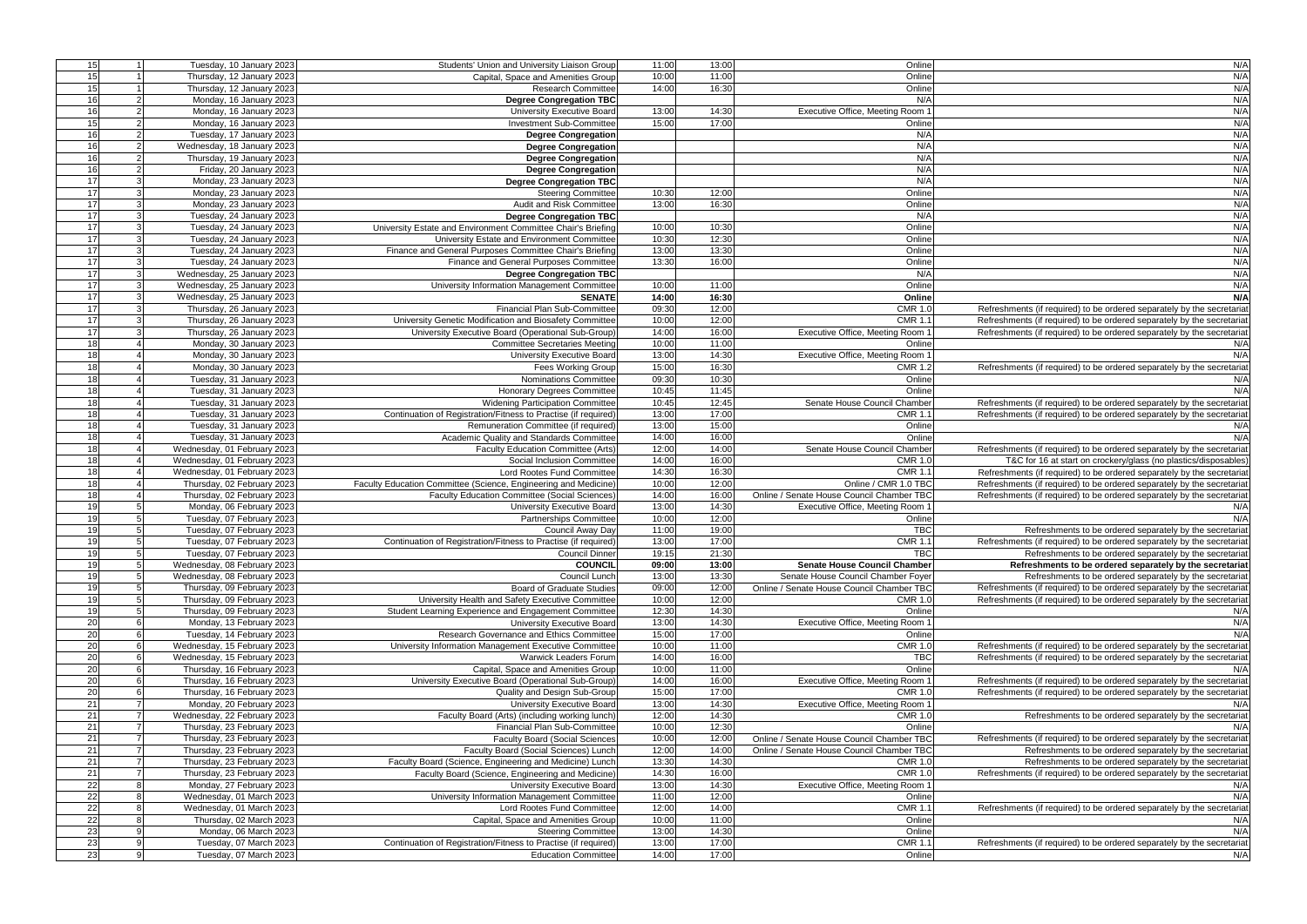| 23<br>23<br>$\overline{23}$<br>$\overline{23}$<br>23<br>24<br>24 | Wednesday, 08 March 2023<br>-91<br>Wednesday, 08 March 2023 | University Health and Safety Committee                              |                |                |                                           |                                                                        |
|------------------------------------------------------------------|-------------------------------------------------------------|---------------------------------------------------------------------|----------------|----------------|-------------------------------------------|------------------------------------------------------------------------|
|                                                                  |                                                             |                                                                     | 10:00          | 12:00          | <b>CMR 1.0</b>                            | Refreshments (if required) to be ordered separately by the secretariat |
|                                                                  |                                                             | Financial Control and Compliance Group                              | 10:00          | 12:30          | <b>CMR 1.2</b>                            | Refreshments (if required) to be ordered separately by the secretariat |
|                                                                  | Wednesday, 08 March 2023                                    | Academic Resourcing Committee Meeting with Heads of Departments     | 16:00          | 17:00          | Online / CMR 1.0 TBC                      | $N/A$ less than 2 hrs                                                  |
|                                                                  |                                                             |                                                                     |                |                |                                           |                                                                        |
|                                                                  | Thursday, 09 March 2023                                     | Policy Oversight Group                                              | 10:00          | 11:30          | Online                                    | N/A                                                                    |
|                                                                  | Thursday, 09 March 2023                                     | Joint Consultative Committee                                        | 14:00          | 16:00          | <b>CMR 1.2</b>                            | Refreshments (if required) to be ordered separately by the secretariat |
|                                                                  | 10<br>Monday, 13 March 2023                                 | University Executive Board                                          | 13:00          | 14:30          | Executive Office, Meeting Room '          | N/A                                                                    |
|                                                                  | 10<br>Tuesday, 14 March 2023                                | University Professorial Promotions Committee                        | 09:00          | 13:00          | <b>CMR 1.0</b>                            | Refreshments (if required) to be ordered separately by the secretariat |
|                                                                  |                                                             |                                                                     |                |                |                                           |                                                                        |
| 24                                                               | 10<br>Tuesday, 14 March 2023                                | University Executive Board (Operational Sub-Group)                  | 14:00          | 16:00          | Executive Office, Meeting Room            | Refreshments (if required) to be ordered separately by the secretariat |
| $\overline{24}$                                                  | 10<br>Wednesday, 15 March 2023                              | <b>CCSG Steering Committee</b>                                      | 10:00          | 13:00          | <b>CMR 1.0</b>                            | Refreshments (if required) to be ordered separately by the secretariat |
| 24                                                               | 10<br>Wednesday, 15 March 2023                              | Academic Quality and Standards Committee                            | 14:00          | 16:00          | Online                                    | N/A                                                                    |
| 24                                                               | 10<br>Thursday, 16 March 2023                               |                                                                     | 14:00          | 16:00          | <b>CMR 1.2</b>                            |                                                                        |
|                                                                  |                                                             | Art Collection Committee                                            |                |                |                                           | T&C for 10 at start on crockery/glass (no plastics/disposables)        |
| 24                                                               | 10 <sup>1</sup><br>Saturday, 18 March 2023                  | <b>LAST DAY OF SPRING TERM</b>                                      |                |                | N/A                                       | N/A                                                                    |
| 25                                                               | Monday, 20 March 2023                                       | University Executive Board                                          | 13:00          | 14:30          | Executive Office, Meeting Room            | N/A                                                                    |
| 25                                                               | Monday, 20 March 2023                                       | Fees Working Group                                                  | 15:00          | 16:30          | <b>CMR 1.2</b>                            | Refreshments (if required) to be ordered separately by the secretariat |
|                                                                  |                                                             |                                                                     |                |                |                                           |                                                                        |
| 25                                                               | Tuesday, 21 March 2023                                      | Partnerships Committee                                              | 10:00          | 12:00          | Online                                    | N/A                                                                    |
| 25                                                               | Wednesday, 22 March 2023                                    | Academic Resourcing Committee                                       | 14:00          | 16:00          | Online                                    | N/A                                                                    |
| 25                                                               | Thursday, 23 March 2023                                     | <b>UPS Trustee Board</b>                                            | 09:00          | 14:00          | Online / CMR 1.2 TBC                      | Refreshments (if required) to be ordered separately by the secretariat |
| 25                                                               | Thursday, 23 March 2023                                     | University Health and Safety Executive Committee (Internal only)    | 10:00          | 12:00          | <b>CMR 1.1</b>                            | Refreshments (if required) to be ordered separately by the secretariat |
|                                                                  |                                                             |                                                                     |                |                |                                           |                                                                        |
| $\overline{26}$                                                  | Monday, 27 March 2023                                       | University Executive Board                                          | 13:00          | 14:30          | Executive Office, Meeting Room            | N/A                                                                    |
| 26                                                               | Tuesday, 28 March 2023                                      | University Estate and Environment Committee Chair's Briefing        | 10:00          | 10:30          | <b>CMR 1.3</b>                            | N/A                                                                    |
| 26                                                               | Tuesday, 28 March 2023                                      | University Estate and Environment Committee                         | 10:30          | 12:30          | <b>CMR 1.0</b>                            | Refreshments to be ordered separately by the secretariat               |
| $\overline{26}$                                                  | Tuesday, 28 March 2023                                      | Finance and General Purposes Committee and University Estate and    | 12:30          | 13:30          | <b>CMR 1.1</b>                            | Refreshments to be ordered separately by the secretariat               |
|                                                                  |                                                             |                                                                     |                |                |                                           |                                                                        |
|                                                                  |                                                             | <b>Environment Committee Lunch</b>                                  |                |                |                                           |                                                                        |
| 26                                                               | Tuesday, 28 March 2023                                      | Finance and General Purposes Committee Chair's Briefing             | 13:00          | 13:30          | <b>CMR 1.3</b>                            | N/A                                                                    |
| $\overline{26}$                                                  | Tuesday, 28 March 2023                                      | Finance and General Purposes Committee                              | 13:30          | 16:00          | <b>CMR 1.0</b>                            | Refreshments to be ordered separately by the secretariat               |
| $\overline{26}$                                                  | Wednesday, 29 March 2023                                    | Academic Staff Committee                                            | 09:00          | 13:00          | <b>CMR 1.0</b>                            | Refreshments (if required) to be ordered separately by the secretariat |
|                                                                  |                                                             |                                                                     |                |                |                                           |                                                                        |
| 26                                                               | Wednesday, 29 March 2023                                    | Committee on the Appointment of Heads of Departments Advisory Group | 14:00          | 16:00          | <b>CMR 1.2</b>                            | Refreshments (if required) to be ordered separately by the secretariat |
| $\overline{26}$                                                  | Thursday, 30 March 2023                                     | <b>Widening Participation Committee</b>                             | 09:30          | 11:30          | Senate House Council Chamber              | Refreshments (if required) to be ordered separately by the secretariat |
| $\overline{26}$                                                  | Thursday, 30 March 2023                                     | Research Committee                                                  | 14:00          | 16:30          | Online                                    | N/A                                                                    |
|                                                                  |                                                             |                                                                     |                |                |                                           | N/A                                                                    |
| $\overline{27}$                                                  | Monday, 03 April 2023                                       | University Executive Board                                          | 13:00          | 14:30          | Executive Office, Meeting Room            |                                                                        |
| 27                                                               | Tuesday, 04 April 2023                                      | Continuation of Registration/Fitness to Practise (if required)      | 13:00          | 17:00          | <b>CMR 1.1</b>                            | Refreshments (if required) to be ordered separately by the secretariat |
| 27                                                               | Tuesday, 04 April 2023                                      | Students' Union and University Liaison Group                        | 13:00          | 15:00          | Online                                    | N/A                                                                    |
| 27                                                               | Thursday, 06 April 2023                                     | Student Learning Experience and Engagement Committee                | 10:30          | 12:30          | Online                                    | N/A                                                                    |
|                                                                  |                                                             |                                                                     |                |                |                                           |                                                                        |
| 27                                                               | Friday, 07 April 2023                                       | <b>Good Friday Bank Holiday</b>                                     |                |                | N/A                                       | N/A                                                                    |
| 28                                                               | Monday, 10 April 2023                                       | <b>Easter Monday Bank Holiday</b>                                   |                |                | N/A                                       | N/A                                                                    |
| 28                                                               | Tuesday, 11 April 2023                                      | University Executive Board                                          | 13:00          | 14:30          | Executive Office, Meeting Room '          | N/A                                                                    |
|                                                                  | Monday, 17 April 2023                                       |                                                                     | 13:00          | 14:30          | Executive Office, Meeting Room 1          | N/A                                                                    |
|                                                                  |                                                             |                                                                     |                |                |                                           |                                                                        |
| 29                                                               |                                                             | University Executive Board                                          |                |                |                                           |                                                                        |
| 29                                                               | Tuesday, 18 April 2023                                      | University Information Management Executive Committee               | 10:00          | 11:00          | <b>CMR 1.0</b>                            | Refreshments (if required) to be ordered separately by the secretariat |
| 29                                                               | Wednesday, 19 April 2023                                    | Academic Staff Committee                                            | 09:00          | 12:00          | <b>CMR 1.0</b>                            | Refreshments (if required) to be ordered separately by the secretariat |
|                                                                  |                                                             |                                                                     |                |                |                                           |                                                                        |
| 29                                                               | Wednesday, 19 April 2023                                    | Strategic Risk Advisory Board                                       | 12:00          | 14:00          | <b>CMR 1.1</b>                            | Refreshments (if required) to be ordered separately by the secretariat |
| 29                                                               | Wednesday, 19 April 2023                                    | University Executive Board (Operational Sub-Group)                  | 14:30          | 16:30          | Executive Office, Meeting Room '          | Refreshments (if required) to be ordered separately by the secretariat |
| 29                                                               | Thursday, 20 April 2023                                     | Academic Quality and Standards Committee                            | 10:00          | 12:00          | Online                                    | N/A                                                                    |
|                                                                  |                                                             |                                                                     |                |                | N/A                                       |                                                                        |
| 30 <sup>1</sup>                                                  | Monday, 24 April 2023                                       | <b>FIRST DAY OF SUMMER TERM</b>                                     |                |                |                                           | N/A                                                                    |
| 30                                                               | Monday, 24 April 2023                                       | University Executive Board                                          | 13:00          | 14:30          | Executive Office, Meeting Room 1          | N/A                                                                    |
| 30                                                               | Tuesday, 25 April 2023                                      | Financial Plan Sub-Committee                                        | 10:00          | 12:30          | Online                                    | N/A                                                                    |
| 30                                                               | Tuesday, 25 April 2023                                      | Nominations Committee (if required)                                 | 14:00          | 15:00          | Online                                    | N/A                                                                    |
|                                                                  |                                                             |                                                                     |                |                |                                           |                                                                        |
| 30                                                               | Wednesday, 26 April 2023                                    | <b>CCSG Steering Committee</b>                                      | 10:00          | 13:00          | <b>CMR 1.0</b>                            | Refreshments (if required) to be ordered separately by the secretariat |
| 30                                                               | Wednesday, 26 April 2023                                    | <b>SENATE</b>                                                       | 14:00          | 16:30          | Online                                    | N/A                                                                    |
| 30                                                               | Thursday, 27 April 2023                                     | University Genetic Modification and Biosafety Committee             | 10:00          | 12:00          | <b>CMR 1.1</b>                            | Refreshments (if required) to be ordered separately by the secretariat |
| 30                                                               | Thursday, 27 April 2023                                     | Capital, Space and Amenities Group                                  | 10:00          | 11:00          | Online                                    | N/A                                                                    |
| 30                                                               |                                                             | University Information Management Committee                         | 14:00          | 15:00          | Online                                    | N/A                                                                    |
|                                                                  | Thursday, 27 April 2023                                     |                                                                     |                |                |                                           |                                                                        |
| 31                                                               | Monday, 01 May 2023                                         | <b>May Day Bank Holiday</b>                                         |                |                | N/A                                       | N/A                                                                    |
| 31                                                               | Tuesday, 02 May 2023                                        | University Executive Board                                          | 10:30          | 12:00          | Executive Office, Meeting Room            | N/A                                                                    |
| 31                                                               | Tuesday, 02 May 2023                                        | Audit and Risk Committee Lunch                                      | 12:30          | 13:00          | CMR 1.                                    | Refreshments to be ordered separately by the secretariat               |
|                                                                  |                                                             | Audit and Risk Committee                                            |                |                |                                           |                                                                        |
| 31                                                               | Tuesday, 02 May 2023                                        |                                                                     | 13:00          | 16:30          | <b>CMR 1.1</b>                            | Refreshments to be ordered separately by the secretariat               |
| 31                                                               | Wednesday, 03 May 2023                                      | Continuation of Registration/Fitness to Practise (if required)      | 09:30          | 13:30          | <b>CMR 1.1</b>                            | Refreshments (if required) to be ordered separately by the secretariat |
| 31                                                               | Wednesday, 03 May 2023                                      | Faculty Education Committee (Science, Engineering and Medicine)     | 10:00          | 12:00          | Online / CMR 1.0 TBC                      | Refreshments (if required) to be ordered separately by the secretariat |
| 31                                                               | Wednesday, 03 May 2023                                      | Faculty Education Committee (Arts)                                  | 14:00          | 16:00          | Senate House Council Chamber              | Refreshments (if required) to be ordered separately by the secretariat |
|                                                                  |                                                             |                                                                     |                |                |                                           |                                                                        |
| 31                                                               | Wednesday, 03 May 2023                                      | Social Inclusion Committee                                          | 14:00          | 16:00          | <b>CMR 1.0</b>                            | T&C for 16 at start on crockery/glass (no plastics/disposables)        |
| 31                                                               | Wednesday, 03 May 2023                                      | Quality and Design Sub-Group                                        | 15:00          | 17:00          | Online                                    | N/A                                                                    |
| 31                                                               | Thursday, 04 May 2023                                       | Faculty Education Committee (Social Sciences)                       | 14:00          | 16:00          | Online / Senate House Council Chamber TBC | Refreshments (if required) to be ordered separately by the secretariat |
| 32                                                               | Monday, 08 May 2023                                         | University Executive Board                                          | 13:00          | 14:30          | Executive Office, Meeting Room '          | N/A                                                                    |
|                                                                  |                                                             |                                                                     |                |                |                                           |                                                                        |
| $\overline{32}$                                                  | Tuesday, 09 May 2023                                        | Finance and General Purposes Committee Chair's Briefing             | 13:00          | 13:30          | Online                                    | N/A                                                                    |
| 32                                                               | Tuesday, 09 May 2023                                        | Finance and General Purposes Committee                              | 13:30          | 16:00          | Online                                    | N/A                                                                    |
| 32                                                               | Wednesday, 10 May 2023                                      | Financial Plan Sub-Committee                                        | 14:00          | 16:30          | <b>CMR 1.0</b>                            | Refreshments (if required) to be ordered separately by the secretariat |
| 32                                                               | Thursday, 11 May 2023                                       | University Health and Safety Executive Committee                    | 10:00          | 12:00          | <b>CMR 1.0</b>                            | Refreshments (if required) to be ordered separately by the secretariat |
|                                                                  |                                                             |                                                                     |                |                |                                           |                                                                        |
| 32                                                               | Thursday, 11 May 2023                                       | Academic Resourcing Committee                                       | 14:00          | 16:00          | <b>CMR 1.0</b>                            | Refreshments (if required) to be ordered separately by the secretariat |
| 33<br>33                                                         | Monday, 15 May 2023<br>Tuesday, 16 May 2023                 | <b>Steering Committee</b><br>Partnerships Committee                 | 13:00<br>10:00 | 14:30<br>12:00 | Online<br>Online                          | N/A<br>N/A                                                             |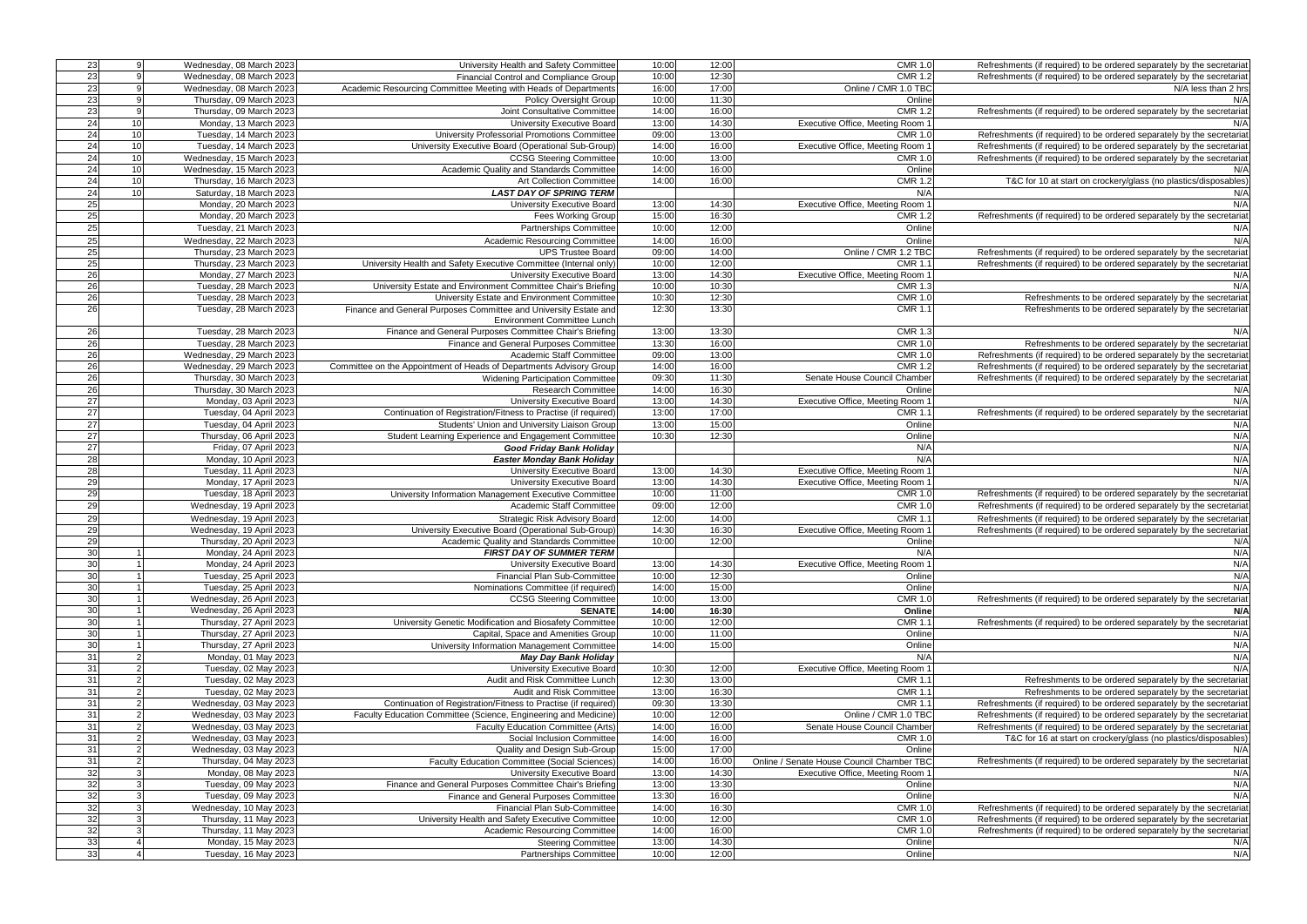| 33 |                 | Tuesday, 16 May 2023    |                                                                                | 17:00 | 19:00 | Senate House Council Chamber              |                                                                        |
|----|-----------------|-------------------------|--------------------------------------------------------------------------------|-------|-------|-------------------------------------------|------------------------------------------------------------------------|
|    |                 |                         | <b>Council Strategic Discussion Topic</b>                                      |       |       |                                           | Refreshments to be ordered separately by the secretariat               |
| 33 |                 | Tuesday, 16 May 2023    | <b>Council Dinner</b>                                                          | 19:15 | 21:30 | <b>TBC</b>                                | Refreshments to be ordered separately by the secretariat               |
| 33 |                 | Wednesday, 17 May 2023  | <b>COUNCIL</b>                                                                 | 09:00 | 13:00 | <b>Senate House Council Chamber</b>       | Refreshments to be ordered separately by the secretariat               |
| 33 |                 | Wednesday, 17 May 2023  | Council Lunch                                                                  | 13:00 | 13:30 | Senate House Council Chamber Foyer        | Refreshments to be ordered separately by the secretariat               |
| 33 |                 | Wednesday, 17 May 2023  | University of Warwick Science Park Concepts Ltd                                | 15:30 | 16:00 | <b>CMR 1.2</b>                            | Refreshments (if required) to be ordered separately by the secretariat |
| 33 |                 | Wednesday, 17 May 2023  | <b>Warwick Learning Limited</b>                                                | 16:00 | 17:00 | <b>CMR 1.2</b>                            | Refreshments (if required) to be ordered separately by the secretariat |
| 34 |                 | Monday, 22 May 2023     | <b>University Executive Board</b>                                              | 13:00 | 14:30 | Executive Office, Meeting Room            | N/A                                                                    |
| 34 |                 | Tuesday, 23 May 2023    | <b>Widening Participation Committee</b>                                        | 09:30 | 11:30 | Senate House Council Chamber              | Refreshments (if required) to be ordered separately by the secretariat |
|    |                 |                         |                                                                                |       |       |                                           |                                                                        |
| 34 |                 | Tuesday, 23 May 2023    | Faculty Board (Arts) (including working lunch)                                 | 12:00 | 14:30 | <b>CMR 1.0</b>                            | Refreshments to be ordered separately by the secretariat               |
| 34 |                 | Tuesday, 23 May 2023    | Lord Bhattacharyya Family Trust Fund                                           | 12:45 | 13:15 | Online                                    | N/A                                                                    |
| 34 |                 | Tuesday, 23 May 2023    | Trustees of the University of Warwick Foundation Fund                          | 13:15 | 14:15 | Online                                    | N/A                                                                    |
| 34 |                 | Tuesday, 23 May 2023    | Research Governance and Ethics Committee                                       | 15:00 | 17:00 | Online                                    | N/A                                                                    |
| 34 | 5               | Wednesday, 24 May 2023  | <b>Fundraising Ethics Committee</b>                                            | 10:00 | 11:30 | Online                                    | N/A                                                                    |
| 34 | 5               | Wednesday, 24 May 2023  | <b>Committee Secretaries Meeting</b>                                           | 14:00 | 15:00 | Online                                    | N/A                                                                    |
| 34 |                 | Wednesday, 24 May 2023  | Capital, Space and Amenities Group                                             | 15:00 | 16:00 | Online                                    | N/A                                                                    |
| 34 |                 | Thursday, 25 May 2023   | Student Learning Experience and Engagement Committee                           | 10:30 | 12:30 | <b>CMR 1.0</b>                            | Refreshments (if required) to be ordered separately by the secretariat |
| 34 |                 | Thursday, 25 May 2023   | Faculty Board (Social Sciences)                                                | 10:00 | 12:00 | Online / Senate House Council Chamber TBC | Refreshments (if required) to be ordered separately by the secretariat |
| 34 |                 | Thursday, 25 May 2023   | Faculty Board (Social Sciences) Lunch                                          | 12:00 | 14:00 | Online / Senate House Council Chamber TBC | Refreshments to be ordered separately by the secretariat               |
|    |                 |                         |                                                                                |       |       | Executive Office, Meeting Room            |                                                                        |
| 34 |                 | Thursday, 25 May 2023   | University Executive Board (Operational Sub-Group)                             | 13:00 | 15:00 |                                           | Refreshments (if required) to be ordered separately by the secretariat |
| 34 |                 | Thursday, 25 May 2023   | Faculty Board (Science, Engineering and Medicine) Lunch                        | 13:30 | 14:30 | <b>CMR 1.0</b>                            | Refreshments to be ordered separately by the secretariat               |
| 34 | 5               | Thursday, 25 May 2023   | Faculty Board (Science, Engineering and Medicine)                              | 14:30 | 16:00 | <b>CMR 1.0</b>                            | Refreshments (if required) to be ordered separately by the secretariat |
| 35 | 6               | Monday, 29 May 2023     | <b>Spring Bank Holiday</b>                                                     |       |       | N/A                                       | N/A                                                                    |
| 35 | 6               | Tuesday, 30 May 2023    | Financial Plan Sub-Committee                                                   | 10:00 | 12:30 | <b>CMR 1.0</b>                            | Refreshments (if required) to be ordered separately by the secretariat |
| 35 |                 | Tuesday, 30 May 2023    | University Executive Board                                                     | 13:00 | 14:30 | Executive Office, Meeting Room            | N/A                                                                    |
| 35 | 6               | Wednesday, 31 May 2023  | Academic Quality and Standards Committee                                       | 10:00 | 12:00 | <b>CMR 1.0</b>                            | Refreshments (if required) to be ordered separately by the secretariat |
| 35 | 6               | Wednesday, 31 May 2023  | Warwick Leaders Forum                                                          | 14:00 | 16:00 | <b>TBC</b>                                | Refreshments (if required) to be ordered separately by the secretariat |
| 36 |                 | Monday, 05 June 2023    | University Executive Board                                                     | 13:00 | 14:30 | Executive Office, Meeting Room            | N/A                                                                    |
| 36 | $\overline{7}$  |                         |                                                                                | 15:00 | 16:30 | Online                                    | N/A                                                                    |
|    |                 | Monday, 05 June 2023    | Fees Working Group                                                             |       |       |                                           |                                                                        |
| 36 |                 | Monday, 05 June 2023    | Warwick University Training Ltd., Warwick University Services Ltd. and Warwick | 15:00 | 17:00 | <b>CMR 1.2</b>                            | Refreshments (if required) to be ordered separately by the secretariat |
|    |                 |                         | University Enterprises Ltd Boards                                              |       |       |                                           |                                                                        |
| 36 |                 | Tuesday, 06 June 2023   | University of Warwick Science Park Board                                       | 09:15 | 10:00 | <b>CMR 1.2</b>                            | Refreshments (if required) to be ordered separately by the secretariat |
| 36 | $\overline{7}$  | Tuesday, 06 June 2023   | University of Warwick Science Business Innovation Centre Ltd                   | 10:00 | 10:45 | <b>CMR 1.2</b>                            | Refreshments (if required) to be ordered separately by the secretariat |
| 36 | $\overline{7}$  | Tuesday, 06 June 2023   | University of Warwick Science Park Innovation Centre Ltd                       | 11:00 | 11:45 | <b>CMR 1.2</b>                            | Refreshments (if required) to be ordered separately by the secretariat |
| 36 | $\overline{7}$  | Tuesday, 06 June 2023   | Financial Plan Sub-Committee                                                   | 14:00 | 16:30 | <b>CMR 1.0</b>                            | Refreshments (if required) to be ordered separately by the secretariat |
| 36 | $\overline{7}$  | Wednesday, 07 June 2023 | Academic Staff Committee                                                       | 09:00 | 11:00 | <b>CMR 1.0</b>                            | Refreshments (if required) to be ordered separately by the secretariat |
| 36 | $\overline{7}$  | Wednesday, 07 June 2023 | <b>CCSG Steering Committee</b>                                                 | 10:00 | 13:00 | CMR 1.                                    | Refreshments (if required) to be ordered separately by the secretariat |
| 36 | $\overline{7}$  | Wednesday, 07 June 2023 | University Health and Safety Committee                                         | 13:30 | 15:30 | <b>CMR 1.0</b>                            | Refreshments (if required) to be ordered separately by the secretariat |
| 36 |                 | Wednesday, 07 June 2023 | Academic Resourcing Committee Meeting with Heads of Departments                | 16:00 | 17:00 | Online / CMR 1.0 TBC                      | N/A less than 2 hrs                                                    |
| 36 |                 |                         |                                                                                | 09:00 | 11:00 | Online                                    |                                                                        |
|    |                 | Thursday, 08 June 2023  | <b>Strategic Risk Advisory Board</b>                                           |       |       |                                           | N/A                                                                    |
| 36 |                 | Thursday, 08 June 2023  | <b>Research Committee</b>                                                      | 10:00 | 12:30 | Online                                    | N/A                                                                    |
| 36 | $\overline{7}$  | Thursday, 08 June 2023  | <b>Board of Graduate Studies</b>                                               | 13:00 | 16:00 | Online / Senate House Council Chamber TBC | Refreshments (if required) to be ordered separately by the secretariat |
| 37 | 8               | Monday, 12 June 2023    | Financial Control and Compliance Group                                         | 10:00 | 12:30 | <b>CMR 1.2</b>                            | Refreshments (if required) to be ordered separately by the secretariat |
| 37 | 81              | Monday, 12 June 2023    | <b>Remuneration Committee</b>                                                  | 10:30 | 12:30 | Online                                    | N/P                                                                    |
| 37 |                 | Monday, 12 June 2023    | University Executive Board                                                     | 13:00 | 14:30 | Executive Office, Meeting Room 1          | N/A                                                                    |
| 37 |                 | Tuesday, 13 June 2023   | University Information Management Executive Committee                          | 10:00 | 11:00 | <b>CMR 1.0</b>                            | Refreshments (if required) to be ordered separately by the secretariat |
| 37 |                 | Tuesday, 13 June 2023   | Students' Union and University Liaison Group                                   | 11:00 | 13:00 | Online                                    | N/A                                                                    |
| 37 | 8               | Tuesday, 13 June 2023   | Investment Sub-Committee                                                       | 13:00 | 15:00 | Online                                    | N/A                                                                    |
| 37 |                 | Tuesday, 13 June 2023   | <b>Education Committee</b>                                                     | 14:00 | 17:00 | Online                                    | N/A                                                                    |
| 37 |                 | Wednesday, 14 June 2023 | <b>Honorary Degrees Committee</b>                                              | 10:00 | 11:00 | Online                                    | N/A                                                                    |
|    |                 |                         |                                                                                |       |       |                                           |                                                                        |
| 37 |                 | Wednesday, 14 June 2023 | Committee on the Appointment of Heads of Departments Advisory Group            | 14:00 | 16:00 | <b>CMR 1.2</b>                            | Refreshments (if required) to be ordered separately by the secretariat |
| 37 |                 | Thursday, 15 June 2023  | <b>Policy Oversight Group</b>                                                  | 10:00 | 11:30 | Online                                    | N/A                                                                    |
| 37 |                 | Thursday, 15 June 2023  | University Health and Safety Executive Committee (Internal only)               | 12:00 | 14:00 | <b>CMR 1.1</b>                            | Refreshments (if required) to be ordered separately by the secretariat |
| 37 |                 | Thursday, 15 June 2023  | <b>Art Collection Committee</b>                                                | 14:00 | 16:00 | <b>CMR 1.2</b>                            | T&C for 10 at start on crockery/glass (no plastics/disposables)        |
| 37 |                 | Friday, 16 June 2023    | University Professorial Promotions Committee                                   | 09:00 | 13:00 | <b>CMR 1.2</b>                            | Refreshments (if required) to be ordered separately by the secretariat |
| 38 |                 | Monday, 19 June 2023    | University Executive Board                                                     | 13:00 | 14:30 | Executive Office, Meeting Room '          | N/A                                                                    |
| 38 |                 | Tuesday, 20 June 2023   | University Estate and Environment Committee Chair's Briefing                   | 10:00 | 10:30 | <b>CMR 1.3</b>                            | N/A                                                                    |
| 38 |                 | Tuesday, 20 June 2023   | University Estate and Environment Committee                                    | 10:30 | 12:30 | <b>CMR 1.0</b>                            | Refreshments to be ordered separately by the secretariat               |
| 38 |                 | Tuesday, 20 June 2023   | Finance and General Purposes Committee and University Estate and               | 12:30 | 13:30 | CMR 1.                                    | Refreshments to be ordered separately by the secretariat               |
|    |                 |                         | <b>Environment Committee Lunch</b>                                             |       |       |                                           |                                                                        |
|    | 9               | Tuesday, 20 June 2023   | Finance and General Purposes Committee Chair's Briefing                        | 13:00 | 13:30 | <b>CMR 1.3</b>                            | N/A                                                                    |
| 38 |                 |                         |                                                                                |       |       |                                           |                                                                        |
| 38 |                 | Tuesday, 20 June 2023   | Finance and General Purposes Committee                                         | 13:30 | 16:00 | <b>CMR 1.0</b>                            | Refreshments to be ordered separately by the secretariat               |
| 38 | 9               | Wednesday, 21 June 2023 | Academic Resourcing Committee                                                  | 10:00 | 12:00 | Online                                    | N/A                                                                    |
| 38 |                 | Wednesday, 21 June 2023 | Warwick Leaders Forum                                                          | 14:00 | 16:00 | TBC                                       | Refreshments (if required) to be ordered separately by the secretariat |
| 38 |                 | Thursday, 22 June 2023  | Nominations Committee                                                          | 10:00 | 11:00 | Online                                    | N/A                                                                    |
| 38 |                 | Thursday, 22 June 2023  | <b>UPS Trustee Board</b>                                                       | 09:00 | 14:00 | Online / CMR 1.1 TBC                      | Refreshments (if required) to be ordered separately by the secretariat |
| 38 | $\mathbf{Q}$    | Thursday, 22 June 2023  | Joint Consultative Committee                                                   | 14:00 | 16:00 | $CMR$ 1.2                                 | Refreshments (if required) to be ordered separately by the secretariat |
| 39 | 10 <sub>1</sub> | Monday, 26 June 2023    | <b>Steering Committee</b>                                                      | 10:30 | 12:00 | Online                                    | N/A                                                                    |
| 39 | 10              | Tuesday, 27 June 2023   | University Information Management Committee                                    | 10:00 | 11:00 | Online                                    | N/A                                                                    |
| 39 | 10 <sup>1</sup> | Tuesday, 27 June 2023   | Audit and Risk Committee                                                       | 13:00 | 16:30 | Online                                    | N/A                                                                    |
|    |                 |                         |                                                                                |       |       |                                           |                                                                        |

| Refreshments to be ordered separately by the secretariat             |
|----------------------------------------------------------------------|
| Refreshments to be ordered separately by the secretariat             |
| Refreshments to be ordered separately by the secretariat             |
| Refreshments to be ordered separately by the secretariat             |
| freshments (if required) to be ordered separately by the secretariat |
| freshments (if required) to be ordered separately by the secretariat |
| N/A                                                                  |
| freshments (if required) to be ordered separately by the secretariat |
| Refreshments to be ordered separately by the secretariat             |
| N/A                                                                  |
| N/A                                                                  |
| N/A                                                                  |
| N/A                                                                  |
| N/A                                                                  |
| N/A                                                                  |
| freshments (if required) to be ordered separately by the secretariat |
| freshments (if required) to be ordered separately by the secretariat |
| Refreshments to be ordered separately by the secretariat             |
| freshments (if required) to be ordered separately by the secretariat |
| Refreshments to be ordered separately by the secretariat             |
| freshments (if required) to be ordered separately by the secretariat |
| N/A                                                                  |
| freshments (if required) to be ordered separately by the secretariat |
| N/A                                                                  |
| freshments (if required) to be ordered separately by the secretariat |
| freshments (if required) to be ordered separately by the secretariat |
| N/A                                                                  |
| N/A                                                                  |
| freshments (if required) to be ordered separately by the secretariat |
|                                                                      |
| freshments (if required) to be ordered separately by the secretariat |
| freshments (if required) to be ordered separately by the secretariat |
| freshments (if required) to be ordered separately by the secretariat |
| freshments (if required) to be ordered separately by the secretariat |
| freshments (if required) to be ordered separately by the secretariat |
| freshments (if required) to be ordered separately by the secretariat |
| freshments (if required) to be ordered separately by the secretariat |
| N/A less than 2 hrs                                                  |
| N/A                                                                  |
| N/A                                                                  |
| freshments (if required) to be ordered separately by the secretariat |
| freshments (if required) to be ordered separately by the secretariat |
|                                                                      |
| N/A<br>N/A                                                           |
| freshments (if required) to be ordered separately by the secretariat |
|                                                                      |
| N/A                                                                  |
| N/A                                                                  |
| N/A                                                                  |
| N/A                                                                  |
| freshments (if required) to be ordered separately by the secretariat |
| N/A                                                                  |
| freshments (if required) to be ordered separately by the secretariat |
| T&C for 10 at start on crockery/glass (no plastics/disposables)      |
| freshments (if required) to be ordered separately by the secretariat |
| N/A                                                                  |
| N/A                                                                  |
| Refreshments to be ordered separately by the secretariat             |
| Refreshments to be ordered separately by the secretariat             |
|                                                                      |
| N/A                                                                  |
| Refreshments to be ordered separately by the secretariat             |
| N/A                                                                  |
| freshments (if required) to be ordered separately by the secretariat |
| N/A                                                                  |
| freshments (if required) to be ordered separately by the secretariat |
| freshments (if required) to be ordered separately by the secretariat |
| N/A                                                                  |
| N/A                                                                  |
| N/A                                                                  |
|                                                                      |